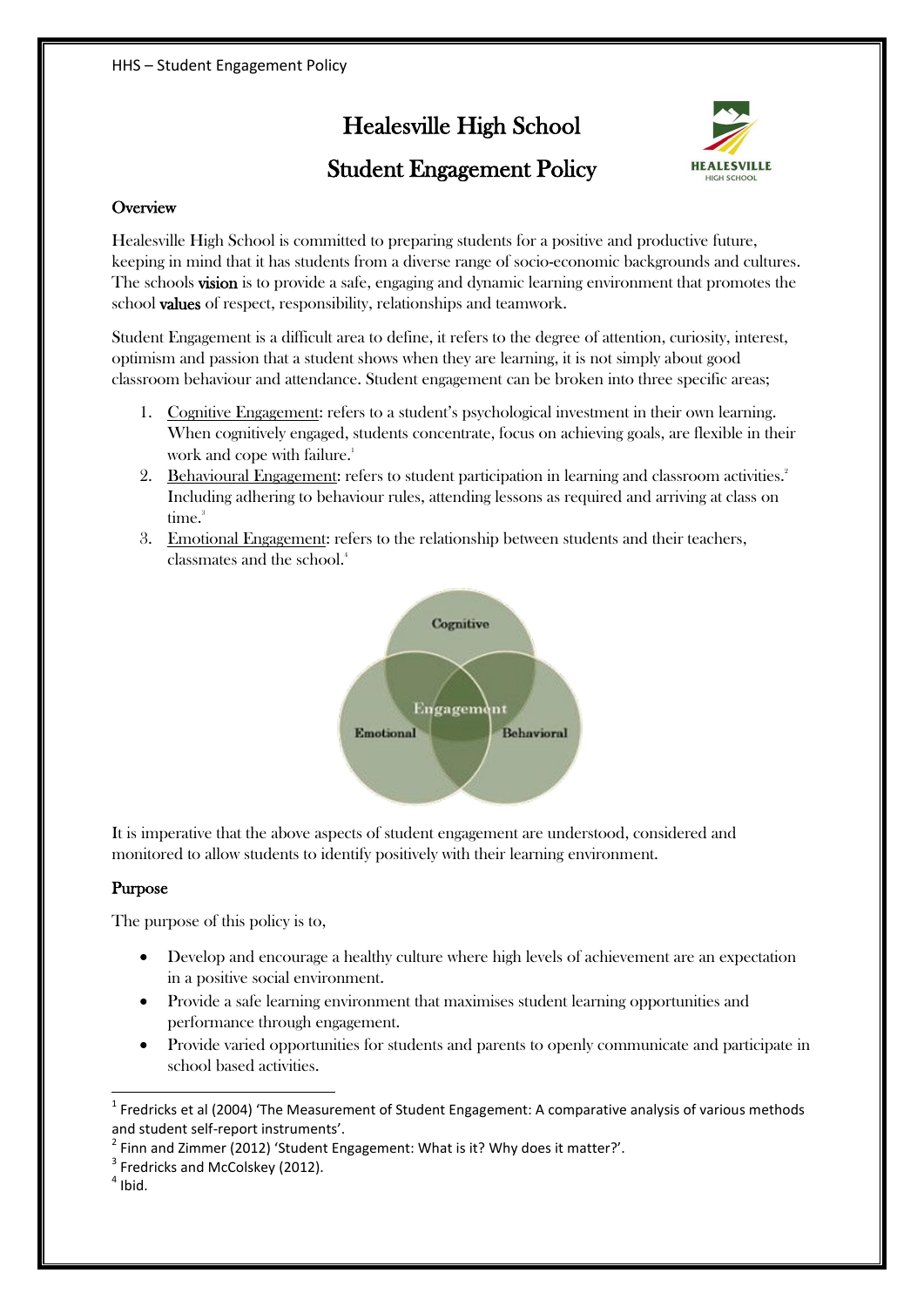- Build a school environment that is based on positive behaviours and values.
- Provide support to individual students who are disengaging from their learning, where regular attendance is not consistent or negative behaviours are being exhibited.
- Ensure prevention (cognitive, behavioural and emotional) and intervention processes are available to all students who are seem as being 'at risk'.
- Develop processes to build strong links with the local community which allows access to an extended network of community members, professionals and educators who can provide expertise and experience that can build the capacity of our school and our teachers to respond to the needs of the students.

#### Healesville High School Profile

Our school was established in 1961, it is a medium single campus co-educational secondary school in the Yarra Ranges (approximately 70 kilometres from Melbourne). In 2016 school enrolments are around 420 students. We have approximately 60 staff (full-time and part-time) including a school nurse, a wellbeing coordinator and counsellors.

Our school has families from diverse socio-economic backgrounds and cultural backgrounds. The school has a strong representation from the Koorie community; approximately 7% of our student cohort. Approximately 115 families have access to the CSEF (Camps, Sports and Excursions Fund) funding available.

#### Engagement Strategies

To realise our vision, our school has in place a range of strategies to promote engagement, positive behaviour and respectful relationships for all students in the school. We are aware that some students, as a group or as individuals will need extra social, emotional or educational support to flourish at school, and so strategies have been put in place to help identify these students and provide them with the support they need.

Healesville High School aims to always work collaboratively with students and parents/carers to establish fair and respectful behaviour policies and practices, based on the school's values, expected social standards and positive peer relationships. There are also intervention strategies in place to address inappropriate behaviours which can negatively impact on the learning environment of themselves and others.

#### Whole school approach strategies

- Our school will deliver a broad curriculum, which includes VET programs, VCE and VCAL.
- Our teachers will adopt a range of teaching and assessment approaches to effectively respond to the diverse learning styles, strengths and needs of our students.
- Our school has developed behavioural expectations for all members of the school community in consultation with the students, staff and parents carers and these will be taught to all students and shared with their families (see the Student Code of Conduct and Staff and Volunteer Code of Conduct).
- Our school will acknowledge examples of positive behaviour and student achievement both formally and informally. For example, in class, communication to parents, through whole school assemblies, year level assemblies and/or presentation evenings.
- Students have the opportunity to contribute to and provide feedback on decisions about school operations through student voice/leadership and other informal mechanisms.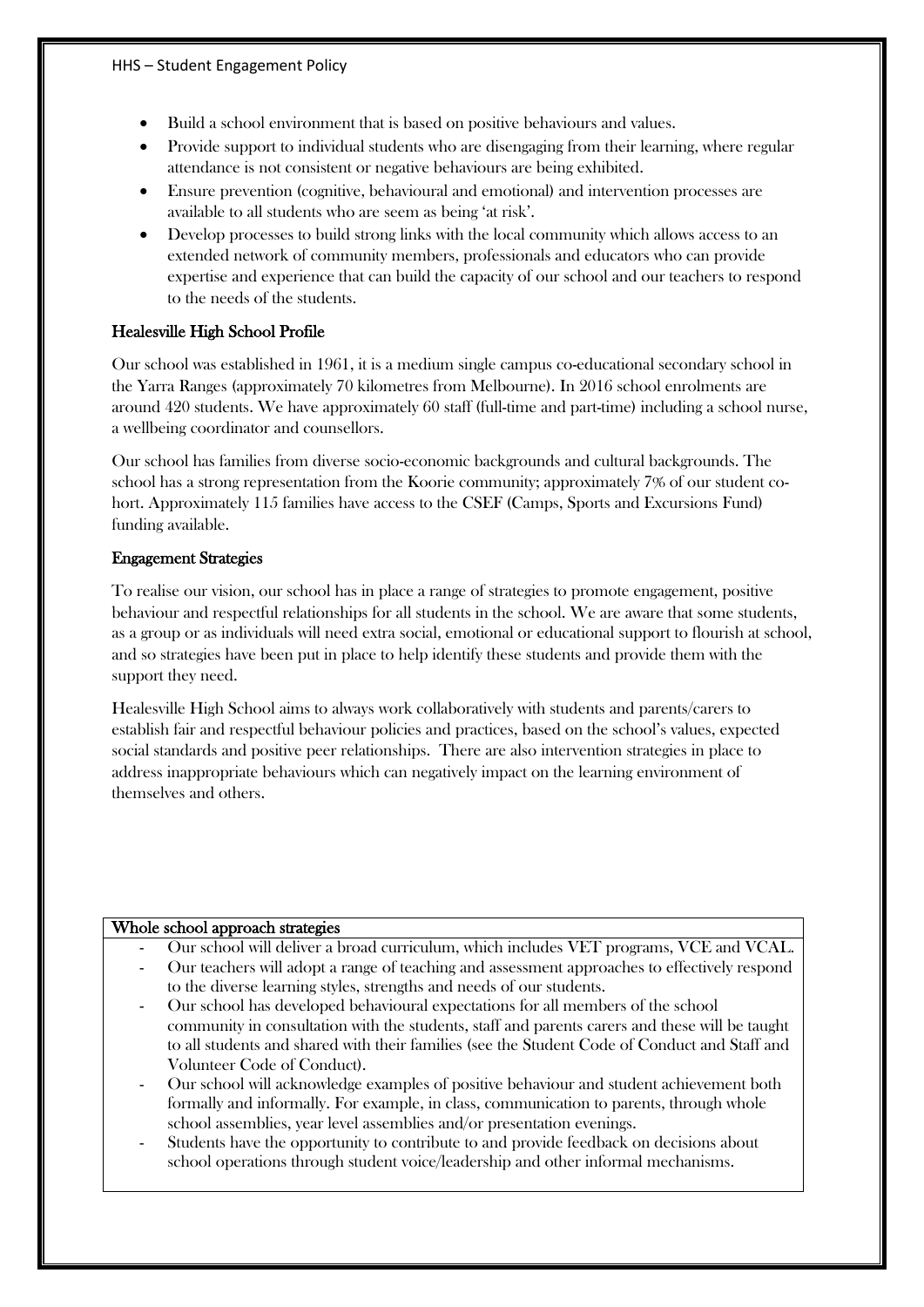#### HHS – Student Engagement Policy

#### Targeted (group) approach strategies

- All students from Year 10 and above, and all Koorie students from Year 8 and above, will be assisted to develop a Career Action Plan (CAPs).
- All students in 'out of home care' will be referred to Student Services for an Educational Needs Assessment.
- School nurse and welfare staff will undertake health promotion and social skill development in response to needs identified by classroom teachers or other school staff during the school year.
- Relevant teaching staff will apply a trauma informed approach to working with students who have experienced trauma, such as students from Koorie backgrounds or who are in out of home care.

#### Individual Strategies

- Strategies to support attendance and engagement of individual students include;
- Arrange to meet with students and their parent/carer to talk about how best to engage the student in positive learning practices.
- Establish student support groups.
- Seek extra resources which may be available under the Program for Students with Disabilities for eligible students.
- Develop an individual behaviour plan (see appendix 1).
- Consider if any environmental changes need to be made, for example changing the classroom set-up.
- Refer to internal support services eg Student Welfare Manager.
- Refer to external support services including Childfirst, Youth Central, Local Government Youth Services, Salvation Army Youth/Mentor Services, Yarra Valley Community Health Service, Indigenous Community Service.

#### Identifying students in need of extra support

Our school will communicate effectively through compass, email and verbally to enable classroom teachers the opportunity to identify students in need of extra support using the following strategies…..;

- Personal information gathered upon enrolment,
- Attendance rates.
- Academic performance, particularly in literacy and numeracy assessments,
- Behaviour observed by classroom teachers,
- CAPs plans (Career action plans),
- Communication with student families.

#### Behavioural expectations

Shared behaviour expectations for students, parents/carers and school staff are found in the following documents along with the shared behaviour expectations table found in appendix 2;

- Student Code of Conduct
- Parent/Carer Code of Conduct
- Staff and Volunteer Code of Conduct

#### School actions

#### • Responding to challenging behaviour

Students who act in a way that is in breach the Student Code of Conduct will incur consequences as outlined in the 'Behaviour Management' document (see appendix 1).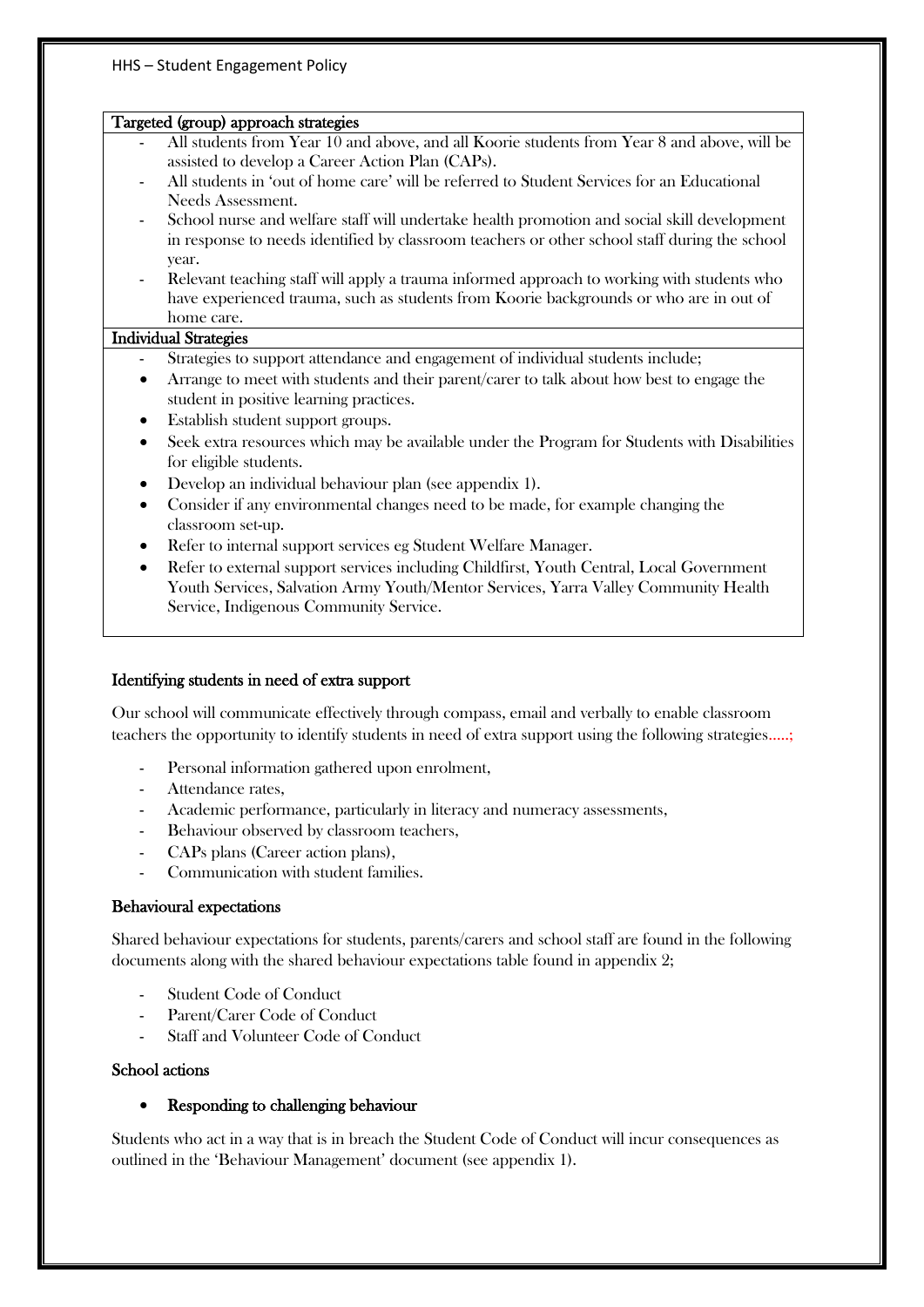#### **Discipline**

Disciplinary measures will be implemented as a part of the staged response to challenging behaviour in combination with other engagement and support strategies to address the range of factors that may have contributed to the student's behaviour.

Disciplinary measures that may be applied include;

- Restorative approach (repairing damage caused)
- Withdrawal of privileges
- Withdrawal from class activities for a specified period. Where appropriate, parents/carers will be informed of such withdrawals.
- Detention
- Suspension (in-school and/or out of school)
- Expulsion.

It is important to note that suspensions and expulsions should only be utilised as a last resort and may only be applied with the approval of the Principal.

Information on grounds and processes for suspension and expulsion that our school will follow are available at<http://www.education.vic.gov.au/school/principals/participation/Pages/discipline.aspx>

#### Engaging with families

Healesville High School values the input of its parents/carers into the operations and curriculum offerings, the school seeks feedback and approval from parents/carers in many forms, for example;

- Parent opinion survey.
- Parent representatives on school council,
- Parent approval on senior school course selection

The school intends to support and engage student's families in their child's learning and build their capacity as active, respectful, responsible learners. The environment which the school offers is both welcoming and responsive to enable a strong partnership to grow to enable successful outcomes.

The school will create partnerships with parents/carers and families by;

- Ensuring all parents/carers are aware of the Child Safety and Wellbeing Policy, the Student Code of Conduct, the Staff and Volunteer Code of Conduct and the Student Engagement Policy.
- Communicating effectively with student's parent/carers.
- Providing volunteer opportunities to enable parents/carers and students to contribute.
- Involving families with homework and other curriculum related activities.
- Involving families as participants in some school decision making (ie. School council opportunities for parents, availability of information on the newsletter and/or website inviting parent input.
- Coordinating welfare and engagement resources and services from the community for families, students and the school (ie. Counselling services).
- Involving families in Student Support Groups (ie. Discussion about Individual Learning Plans ILPs).

Parents are responsible for their child's attendance and engagement, this is outlined in appendix 1 (to be distributed to parents when a child is enrolled.

Furthermore, parents are expected to behave in a respectful and constructive manner when dealing with our school as outlined in the Parent Code of Conduct.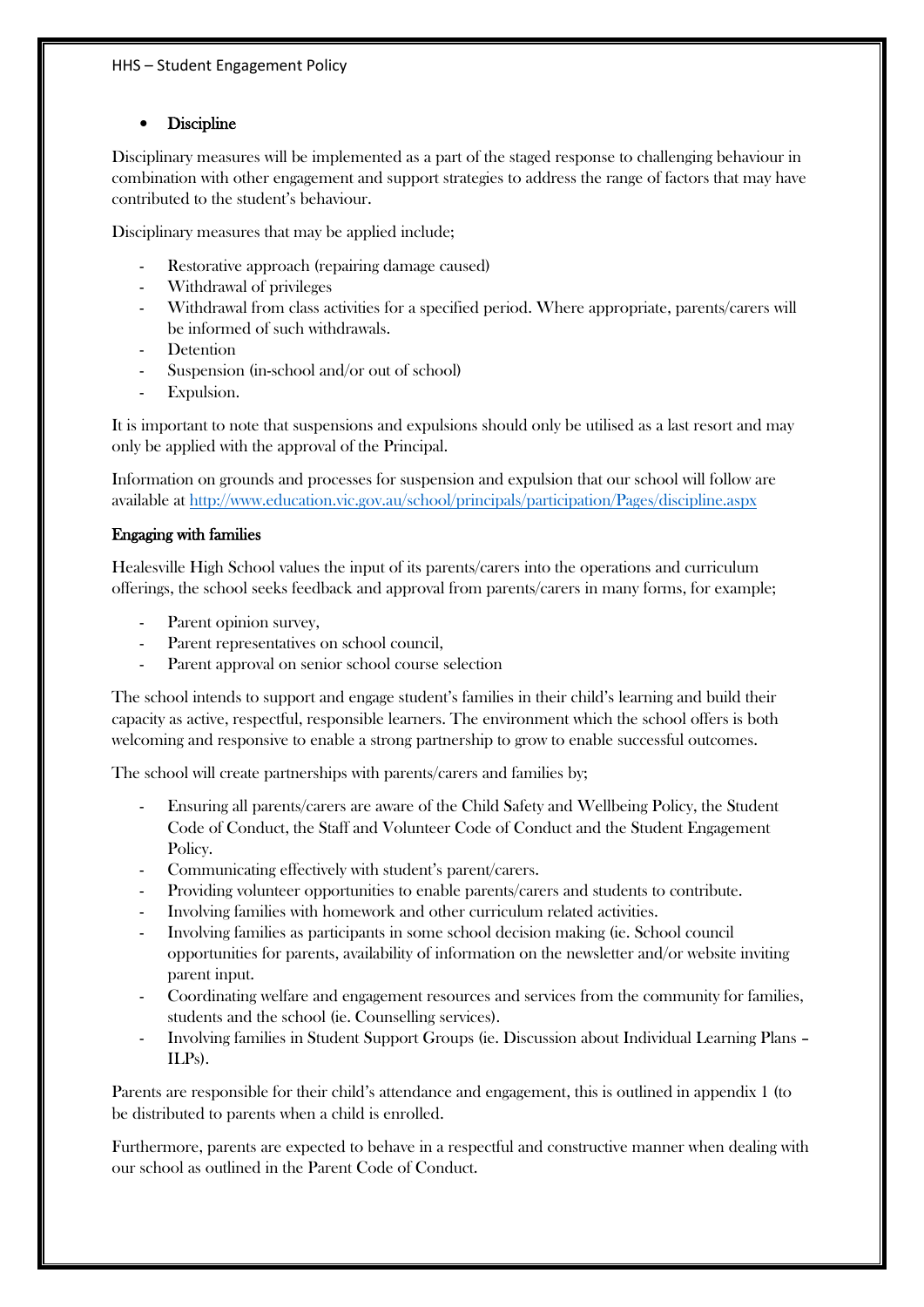#### Evaluation

#### Data collection and analysis

Data will be collected through Compass regarding the frequency and types of wellbeing issues, attendance and behaviour concerns, so as to measure the success or otherwise of school-based strategies and approaches.

Other sources of data used may be;

- The Attitudes to School Survey data,
- School level report data,
- Parent survey data,
- Data from case management work with students.

#### • Review this policy

This policy will be reviewed annually or more often if necessary due to changes in regulations or circumstances.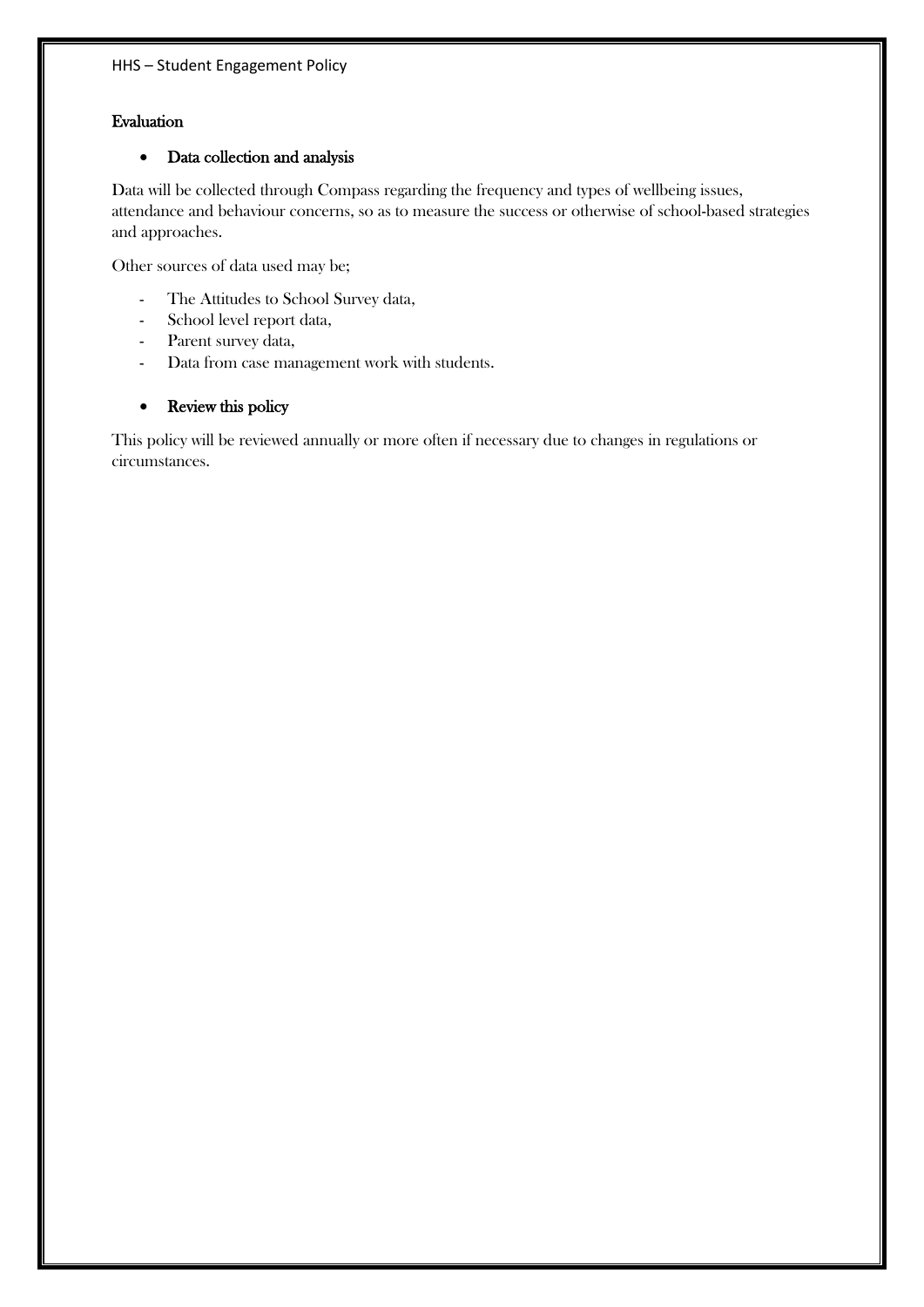### Appendix 1

### Shared Behaviour Expectations

|                      | <b>Students</b>                                                     |  |  |
|----------------------|---------------------------------------------------------------------|--|--|
| Engagement (ie.      | Demonstrate;                                                        |  |  |
| Participation in the | Preparedness                                                        |  |  |
| classroom & other    | Effort                                                              |  |  |
| school activities)   | Self-discipline                                                     |  |  |
|                      | Team work                                                           |  |  |
| <b>Attendance</b>    | All students are expected to;                                       |  |  |
|                      | Attend all timetabled classes in a timely fashion everyday that the |  |  |
|                      | school is open.                                                     |  |  |
|                      | Be prepared to participate fully in all lessons.                    |  |  |
|                      | Bring a note from parents/care givers explaining absences.          |  |  |
| <b>Behaviour</b>     | Students are expected to follow the 'Student Code of Conduct'.      |  |  |

|                      | Parents/Carers                                                                    |  |  |  |
|----------------------|-----------------------------------------------------------------------------------|--|--|--|
| Engagement (ie.      | Promote positive outcomes by valuing the importance of education and<br>$\bullet$ |  |  |  |
| Participation in the | liaising with the school on their child's progress/needs.                         |  |  |  |
| classroom & other    | Support their child to be prepared for the school day.<br>$\bullet$               |  |  |  |
| school activities)   | Monitor their child's school involvement and progress and<br>$\bullet$            |  |  |  |
|                      | communicate with the school if and when issues/concerns arise.                    |  |  |  |
|                      | Need to be informed (ie read newsletters and/or website) and support<br>$\bullet$ |  |  |  |
|                      | the school's programs (ie participate in parent/teacher interviews).              |  |  |  |
| <b>Attendance</b>    | Parents/Carers are expected to;                                                   |  |  |  |
|                      | Accurately complete their child's enrolment details.                              |  |  |  |
|                      | Ensure their child attends school regularly.                                      |  |  |  |
|                      | Advise the school as soon as reasonably possible when and why                     |  |  |  |
|                      | their child is absent.                                                            |  |  |  |
|                      | Endeavour to schedule family holidays for school holidays.                        |  |  |  |
|                      | Advise the school when an extended absence may occur, allowing                    |  |  |  |
|                      | for the school to provide work to support the students ongoing                    |  |  |  |
|                      | learning.                                                                         |  |  |  |
| <b>Behaviour</b>     | Parents/Carers are expected to;                                                   |  |  |  |
|                      | Have high expectations of their child's behaviour and an                          |  |  |  |
|                      | understanding of the school's behavioural expectations.                           |  |  |  |
|                      | Communicate with the school regarding any changes in their                        |  |  |  |
|                      | child's circumstances which could have an effect on their ability to              |  |  |  |
|                      | learn effectively.                                                                |  |  |  |
|                      | Cooperate with the school when developing strategies to address                   |  |  |  |
|                      | their child's individual needs.                                                   |  |  |  |

| <b>Staff</b> and Volunteers                                                                                                                                                                                                                                                                                                                                    |
|----------------------------------------------------------------------------------------------------------------------------------------------------------------------------------------------------------------------------------------------------------------------------------------------------------------------------------------------------------------|
| The school will comply with its duty of care obligations and have a<br>٠<br>responsibility to provide an educational environment that can effectively<br>engage students.<br>The school will provide appropriate, relevant and challenging<br>٠<br>curriculum that gives students the opportunity to have input into their<br>learning and experience success. |
| In accordance with legislation released March 1, 2014, the school will:                                                                                                                                                                                                                                                                                        |
| In accordance with DET procedures the school will:<br>Proactively promote regular attendance.                                                                                                                                                                                                                                                                  |
|                                                                                                                                                                                                                                                                                                                                                                |